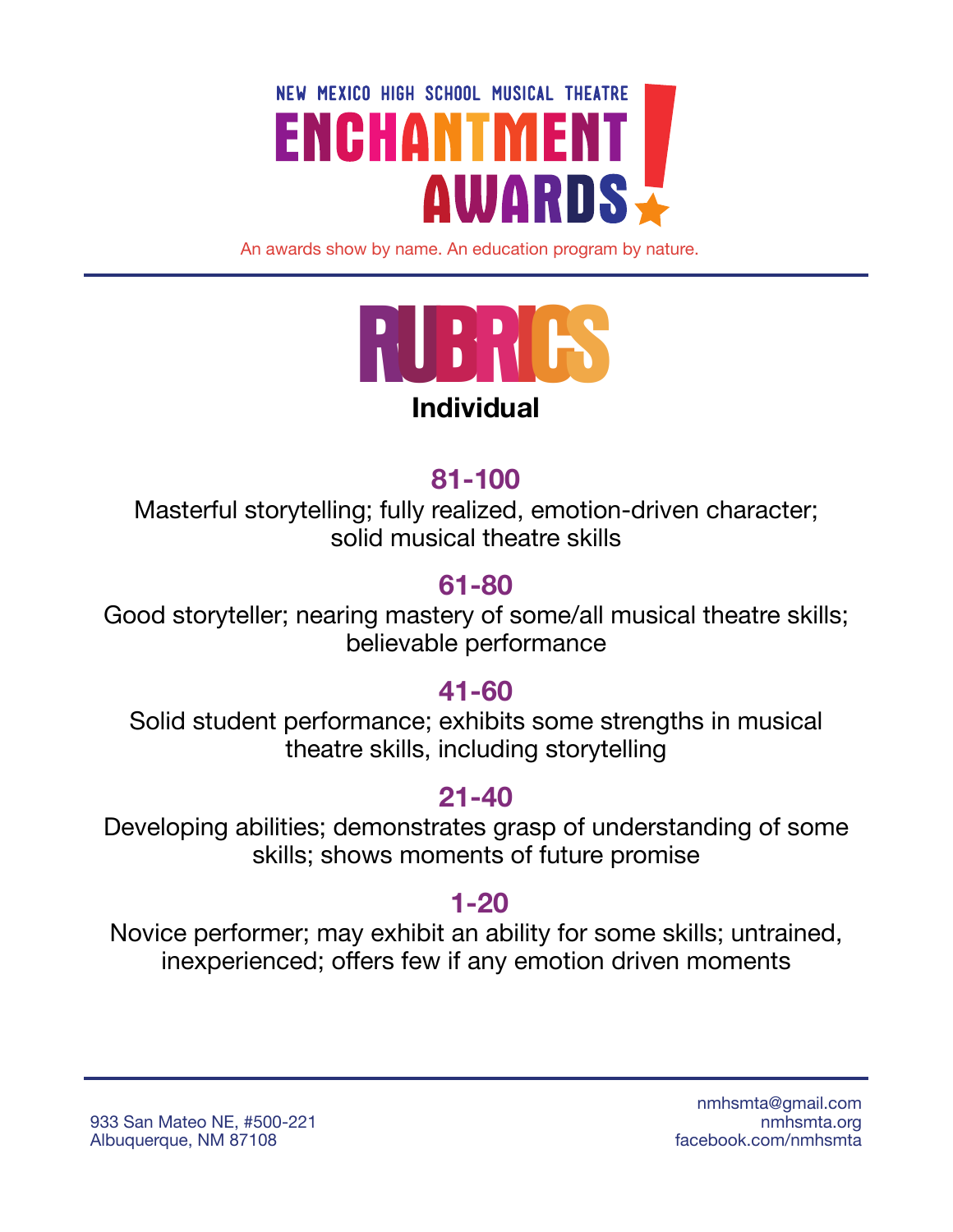

#### **Best Moments/Strengths**

Describe in some detail what you enjoyed most about this person's performance? What were the highlights and strengths? What were some memorable moments or scenes? Be specific. Refer to moments from the performance.

#### **Opportunities for Growth**

What could be improved? What skills might be important for this person to focus on next? Do you have any exercises you could recommend? What specific lesson or lessons might you offer that would help this person grow as an artist?

## **Other Constructive Comments**

Add additional comments based on your observations. Give them exercises. Offer references such as YouTube videos or books.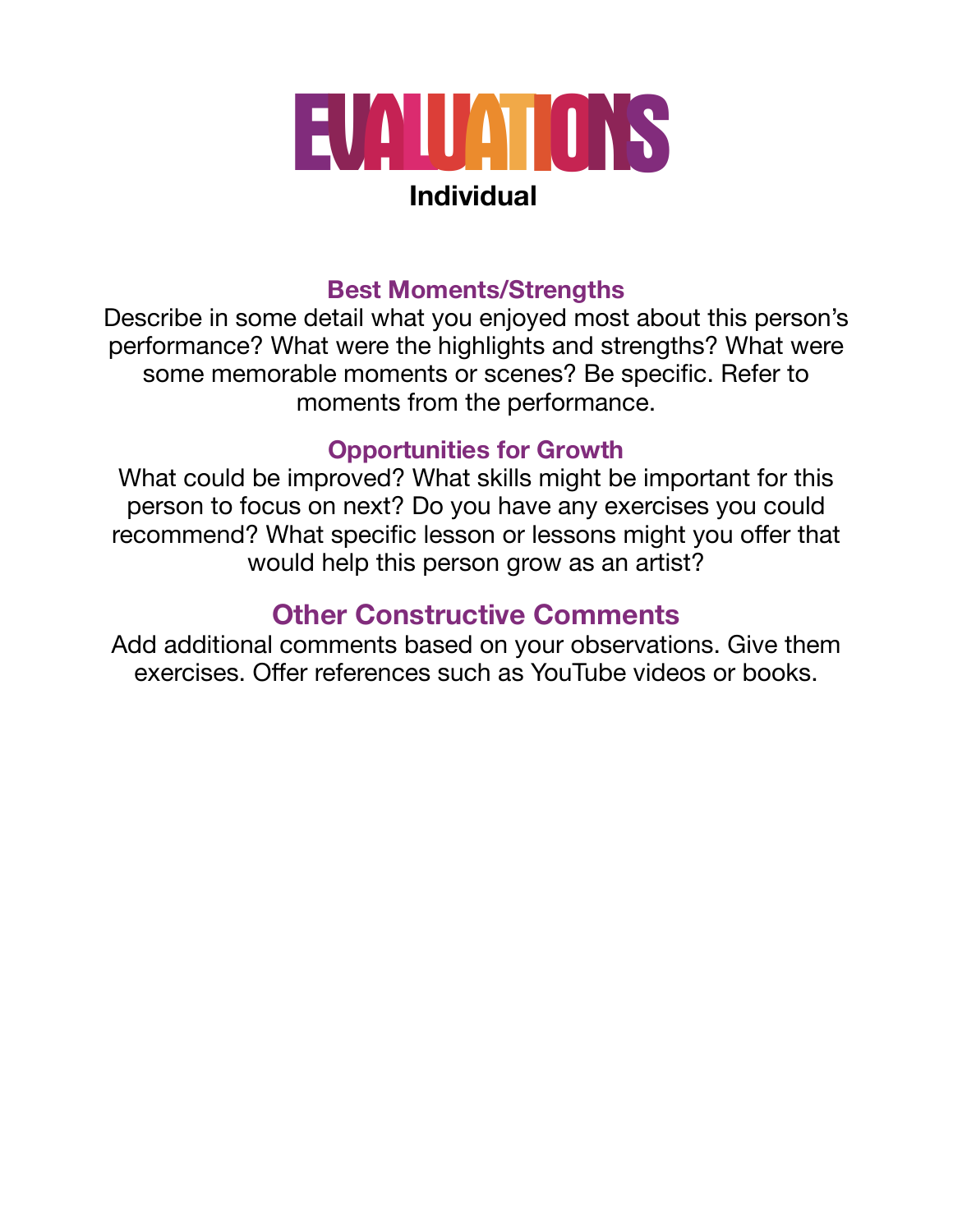

An awards show by name. An education program by nature.



## **81-100**

Excellent storytelling; cohesive, creative production; all disciplines support a well-defined central story

## **61-80**

Good storytelling; moments of creativity evident; some disciplines need improvement; mostly balanced production

#### **41-60**

Solid high school production; not always creative, but very practical; honest effort in most disciplines

### **21-40**

Growing program; some disciplines may outpace others; story may get lost in the details; skills are still being developed

### **1-20**

Program exhibiting basic abilities; efforts to learn skills supersedes story; little to no mastery shown